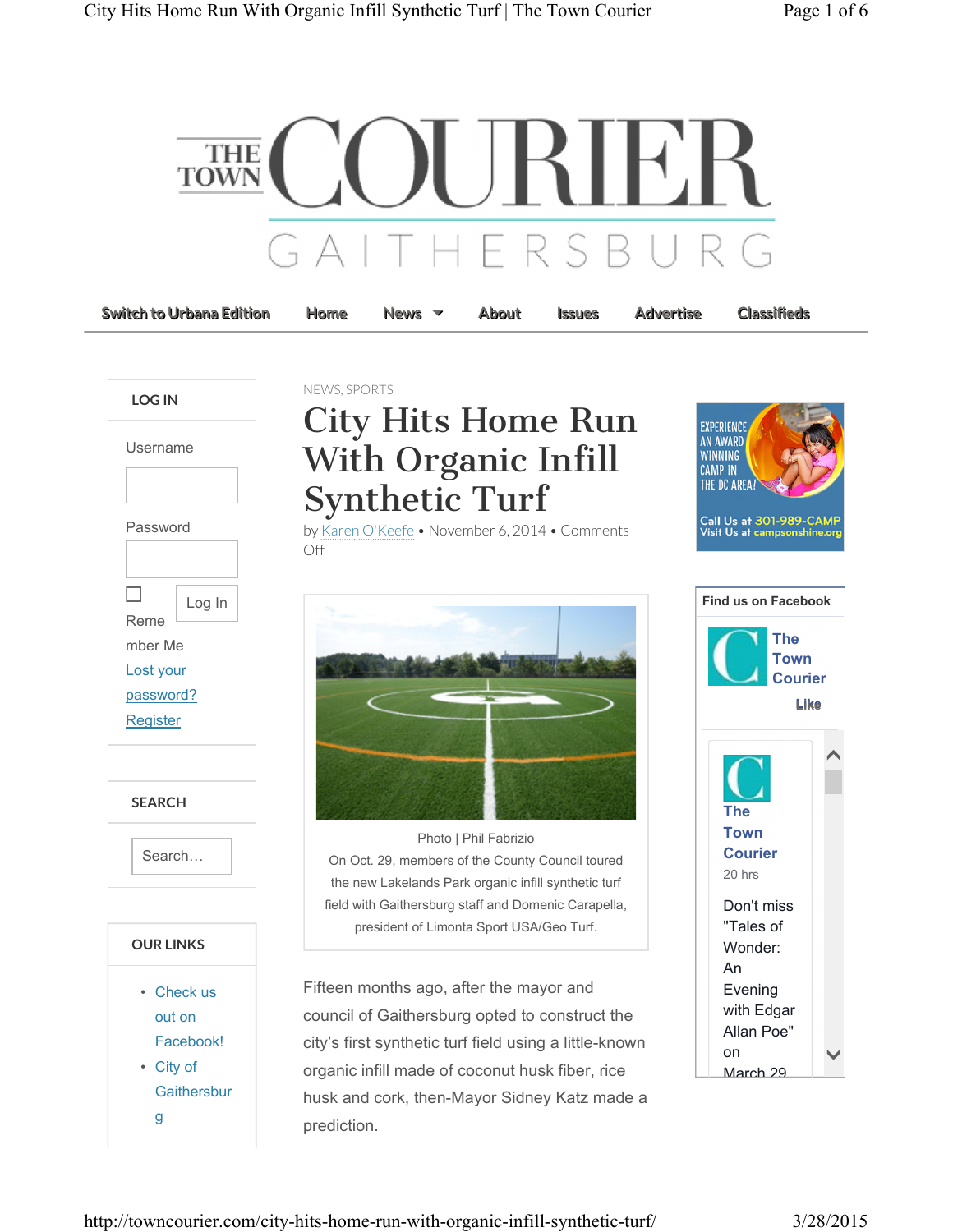- Montgomer y County Governmen t • Montgomer y County Public
- **Schools** • Montgomer y County Public

Libraries

| <b>ARCHIVE</b> |                             |
|----------------|-----------------------------|
|                | Select Mo $\vert \bm{\vee}$ |

"In the future, this field will be the one everyone turns to (for answers about synthetic turf). … They will say, 'In Gaithersburg, they did it the way it should be done.'"

In the days since the field opened, it appears Katz's prophecy has already come true.

Before settling on the organic infill, the Gaithersburg City Council examined the findings of city staff research, presented by Michele Potter, director of parks, recreation and culture, on three different infill or foundation materials available for synthetic turf fields.

One was "traditional" crumb rubber and sand, the material Montgomery County Public Schools has on new and renovated fields used for interscholastic football and other games. Crumb rubber also comprises the backing of seven county municipal park fields.

The staff also examined attributes and performance of "Nike Grind," used in one county park field. Nike Grind is a mix of the rubber from recycled athletic shoes of any brand and sand.

At the direction of the mayor and council, staff also looked for a natural alternative to rubber infill. At St. Timothy's School in Stevensville, Maryland, they found a one-year-old field with an organic infill mixture of coconut husk fiber, rice husk and cork, manufactured by Limonta Sport, a company that has built synthetic turf playing fields in the U.S. since 2007.

Only two weeks have passed since the Gaithersburg field's grand opening in Lakelands Park. However, on Oct. 8, an NBC News report linked synthetic turf fields that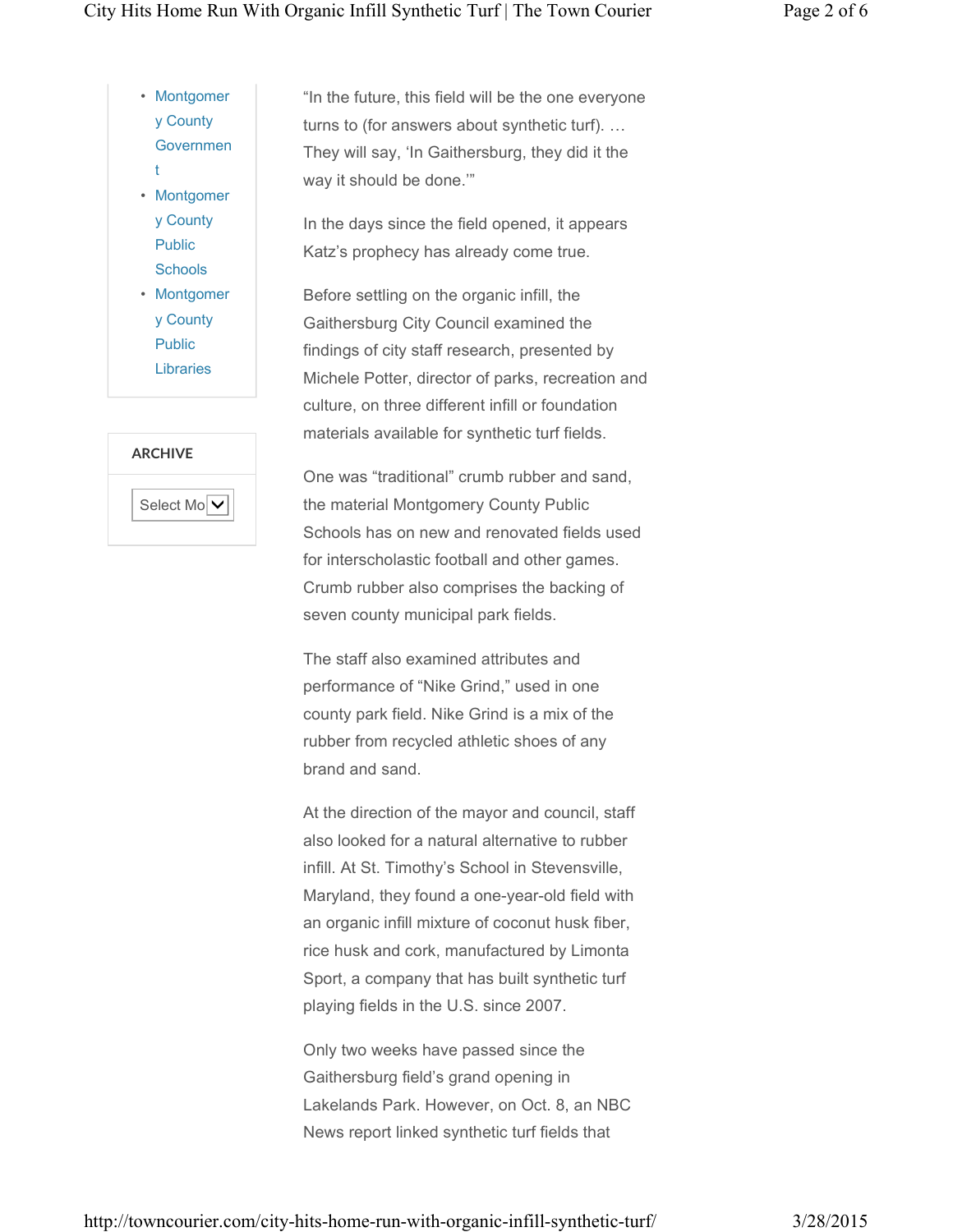contain rubber—and not organic infill—to cancer in young athletes. Against a backdrop of skyrocketing worry—and given the new field's demonstrated environmental, health, safety and economic attributes—it is looking very much like the City of Gaithersburg has hit a home run with their new soccer field.

Prior to opting for the organic infill, as the Gaithersburg mayor and council moved forward with long-range plans to bring artificial turf to the city in order the increase the amount of time playing surfaces could be used, they held hearings to get public input.

Concerns were raised.

Environmentalists, parents and other citizens talked about the health risks of exorbitant heat, and the risks from chemicals and particulates in the air above the field.

People testified that rubber infill was harmful to the environment in several ways. The crumb rubber could "migrate" out of the field to places it did not belong, including local waterways. It stuck to the athletes who played in it.

They heard testimony about fields that had to be "refilled" with large amounts of rubber.

Once a field had been used with the rubber, they were told, it could never be used for anything else. It would be beyond rehabilitation, unable even to support plants—dead.

There were concerns expressed about the hardness and shock absorption properties of synthetic turf fields, as measured by "G-max," a measurement of acceleration that relates to the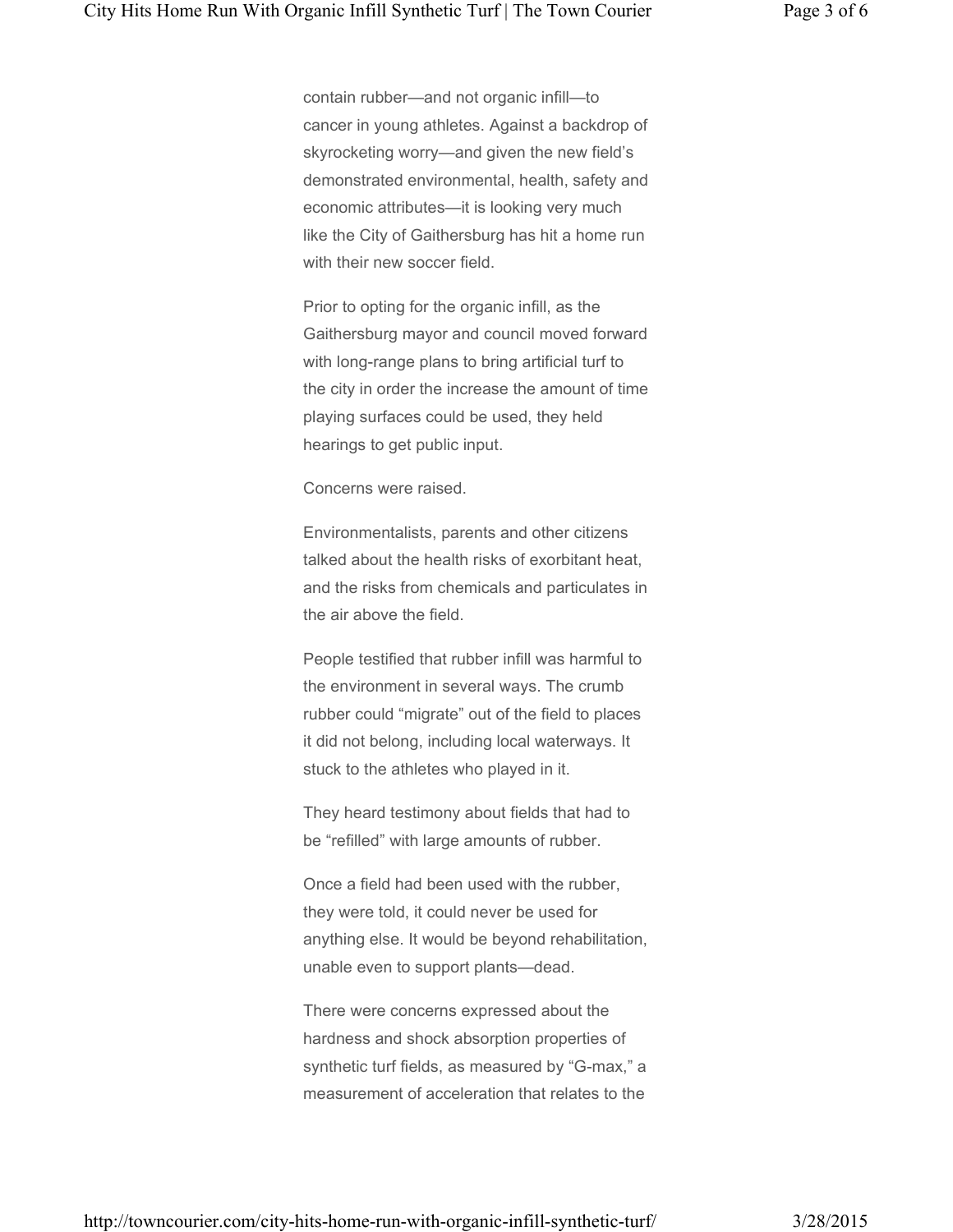maximum force of a collision—concussion concerns.

According to the information provided by the Lakelands Park field manufacturer, the Limonta Geo Turf field will always have a G-max rating on a par with a well-maintained natural grass surface. Also, unlike natural grass fields, it will never require pesticides, herbicides, fertilizers or lime.

Roger Berliner was one of three Montgomery County Council members who visited the field Oct. 29 for a briefing by Michele Potter, other Gaithersburg staffers and Domenic Carapella, president of Limonta Sport USA/Geo Turf.

Berliner was impressed. "They do good work in Gaithersburg, and here they clearly did their due diligence. I say 'hats off to them.' They are ahead of our county in this.

"Once you get rid of the health issues, the environmental issues, the concussion issue, and the heat issue (as they appear to have done at Lakelands Park), then you are just left with the question of artificial turf versus real grass.

"I understand there will be people who think we should be playing on real turf. I understand that. But, given the demands for playability, we have not gotten to a place where real turf holds up. It's a close call as to which is better," Berliner said.

Phil Andrews, who until the recent election represented the county council district that includes Lakelands Park, was also impressed by the field. "It feels much less spongy than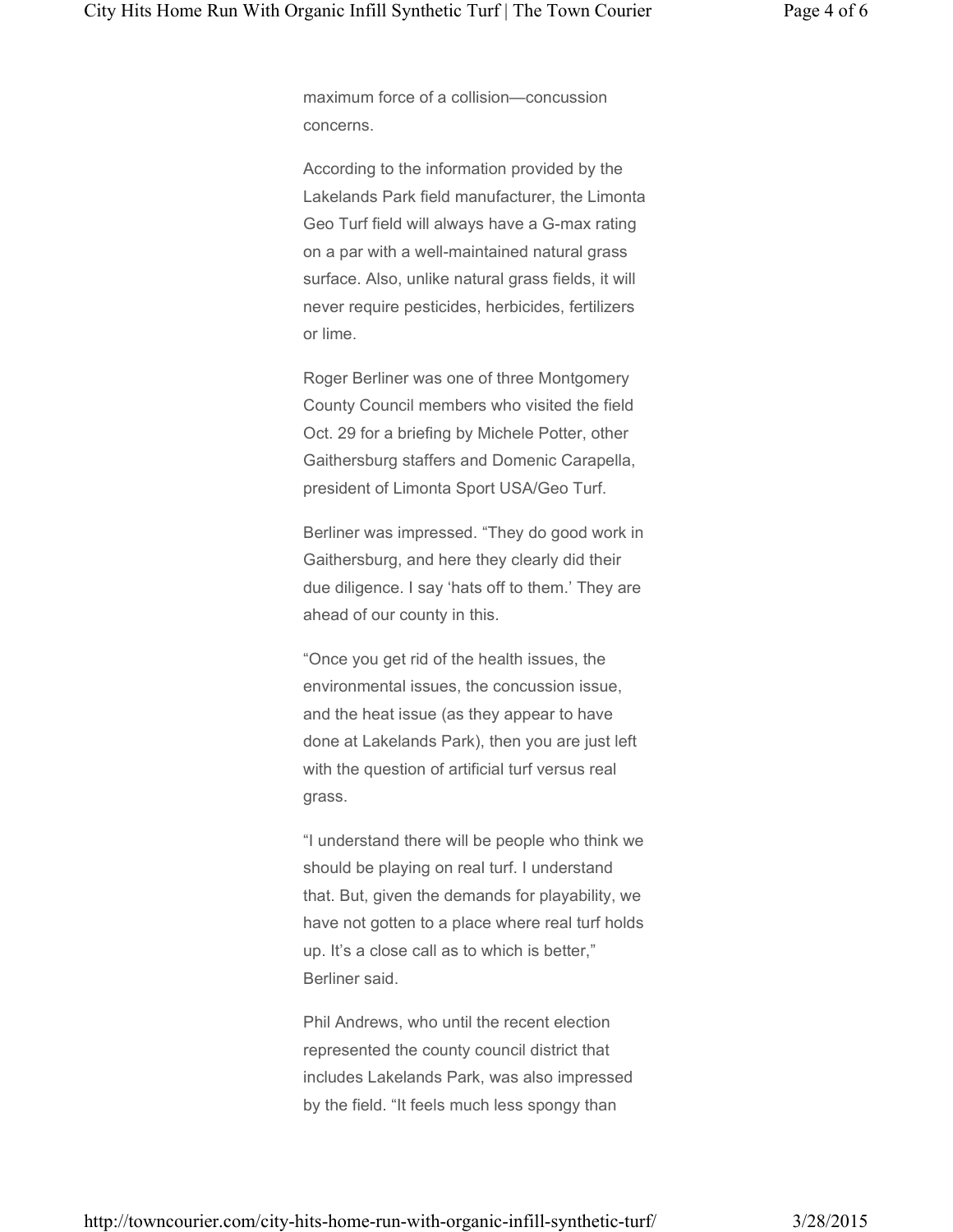artificial fields that use crumb rubber as the infill, and thus, I'm told, plays, more like grass."

Andrews also cited the reports that the field will stay cooler as "big advantage." And, he said, despite being somewhat more expensive, advantages included fewer environmental and health concerns.

"The challenge with grass fields, especially in our area, is that they quickly become unplayable in wet conditions or if played on while wet are quickly torn up. Even in ideal weather conditions, grass fields cannot be used nearly as (much) as non-grass fields.

"Assuming that Gaithersburg's new field holds up well and maintenance costs are reasonable, the county and MCPS should certainly consider switching from crumb rubber to the organic infill Gaithersburg is using," Andrews said.

## Will the Field Hold Up?

In California, the City of San Carlos installed a Limonta Sport organic infill field at Highland Park in 2011. According to the city's website, Highlands Field is the first municipal athletic field in the United States constructed using this organic infill.

In an email, San Carlos City Manager Jeff Maltbie told the Courier the city is pleased with the performance of the now three-year-old field.

"The only two issues we have had with the field is a few of the sewn seams opened up slightly, not too long after installation.